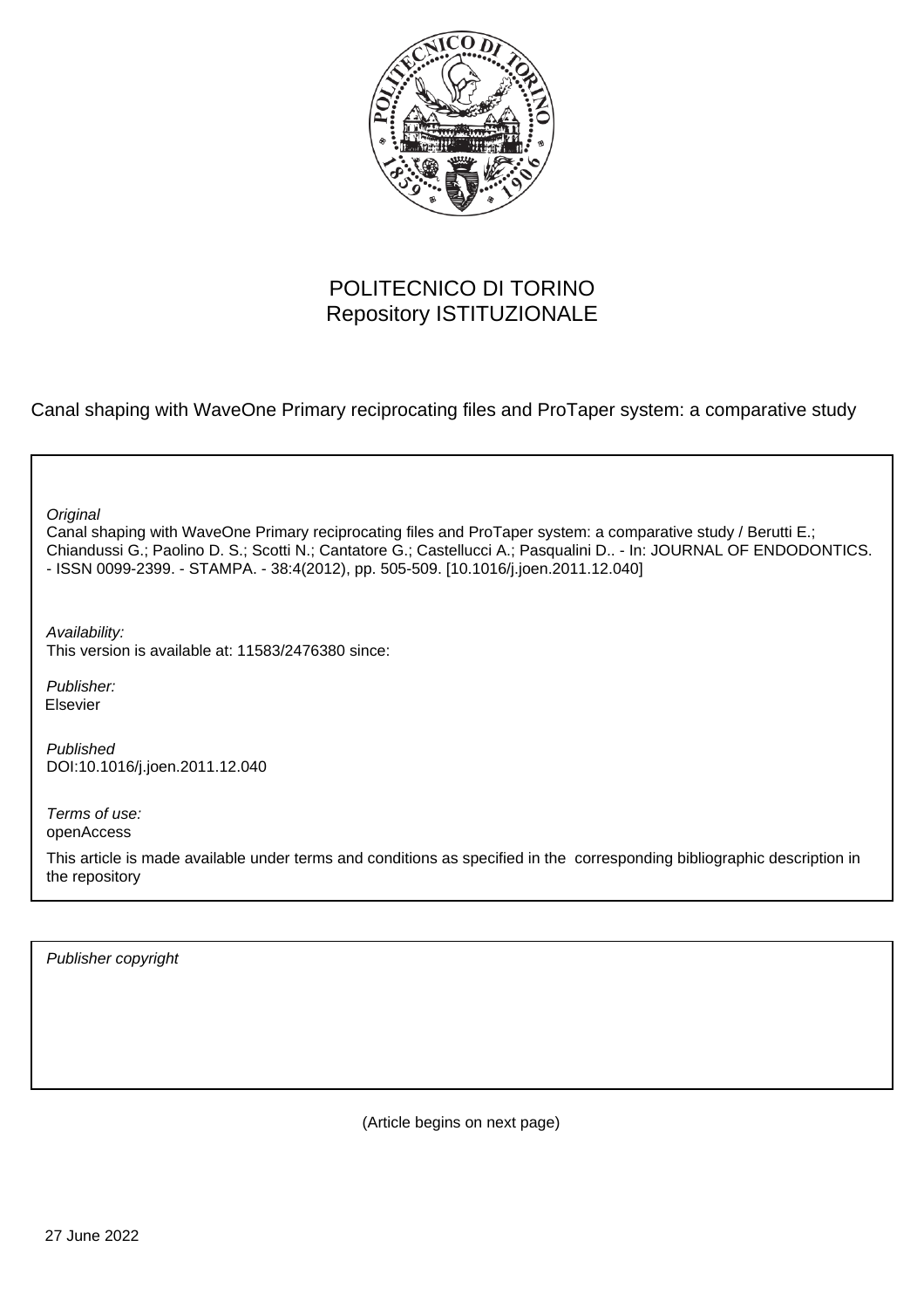# Canal Shaping with WaveOne Primary Reciprocating Files and ProTaper System: A Comparative Study

Elio Berutti, MD, DDS,\* Giorgio Chiandussi, MS, PhD,<sup>†</sup> Davide Salvatore Paolino, MS, PhD,<sup>†</sup> Nicola Scotti, DDS,  $*$  Giuseppe Cantatore, MD,  $*$  Arnaldo Castellucci, MD, DDS,  $\mathcal{S}$ and Damiano Pasqualini, DDS\*

#### Abstract

Introduction: This study compared the canal curvature and axis modification after instrumentation with Wave-One Primary reciprocating files (Dentsply Maillefer, Ballaigues, Switzerland) and nickel-titanium (NiTi) rotary ProTaper (Dentsply Maillefer). Methods: Thirty ISO 15, 0.02 taper, Endo Training Blocks (Dentsply Maillefer) were used. In all specimens, the glide path was achieved with PathFile 1, 2, and 3 (Dentsply Maillefer) at the working length (WL). Specimens were then assigned to 1 of 2 groups for shaping: specimens in group 1 were shaped with ProTaper S1-S2-F1-F2 at the WL and specimens in group 2 were shaped with WaveOne Primary reciprocating files at the WL. Pre- and postinstrumentation digital images were superimposed and processed with Matlab r2010b (The MathWorks Inc, Natick, MA) software to analyze the curvature-radius ratio (CRr) and the relative axis error (rAe), representing canal curvature modification. Data were analyzed with oneway balanced analyses of variance at 2 levels ( $P <$ .05). Results: The instrument factor was extremely significant for both the CRr parameter ( $F_1 = 9.59$ ,  $P =$ .004) and the rAe parameter ( $F_1 = 13.55$ ,  $P = .001$ ). Conclusions: Canal modifications are reduced when the new WaveOne NiTi single-file system is used. (J Endod 2012;38:505–509)

#### Key Words

Canal shaping, nickel-titanium, ProTaper, reciprocating motion, WaveOne

From the \*Department of Endodontics, University of Turin Dental School, Turin, Italy; † Department of Mechanics, Politec-nico di Torino, Turin, Italy; ‡ Department of Endodontics, School of Dentistry, University of Verona, Verona, Italy; and § Department of Endodontics, School of Dentistry, University of Florence, Italy.

Drs Berutti, Cantatore, and Castellucci declare that they have financial involvement (patent licensing arrangements) with Dentsply Maillefer, Ballaigues, Switzerland, with direct financial interest in the materials (PathFile) discussed in this article.

Address requests for reprints to Dr Damiano Pasqualini, via Barrili, 9–10134, Torino, Italy. E-mail address: [damianox@mac.](mailto:damianox@mac.com) [com](mailto:damianox@mac.com)

0099-2399/\$ - see front matter

Root canal shaping is one of the most important steps in canal treatment (1). It is essential in determining the efficacy of all subsequent procedures, including chemical disinfection and root canal obturation (2). However, even if this stage is adversely influenced by the highly variable root canal anatomy (3), it aims to achieve complete removal of the vital or necrotic tissue to create sufficient space for irrigation (2, 4). Furthermore, shaping tends to preserve the integrity and location of the canal and apical anatomy in preparation for an adequate filling (2, 5, 6). The avoidance of both iatrogenic damage to the root canal structure and further irritation of the periradicular tissue is demanding for all the newest instrumentation techniques (2, 7). Maintaining the original canal shape using a less invasive approach is associated with better endodontic outcomes(1). Previous studies have shown that canal transportation leads to inappropriate dentine removal, with a high risk of straightening the original canal curvature and forming ledges in the dentine wall (8, 9). Nickel titanium (NiTi) rotary instruments have shown efficiency in achieving optimal root canal shaping (1, 10), with less straightening and better centered preparations of curved root canals (2). The superelasticity of NiTi rotary files may allow less lateral forces to be exerted against the canal walls, especially in severely curved canals, reducing the risk of canal aberrations and better maintaining the original canal shape (1, 11). However, in clinical practice, these instruments may be subjected to fracture, mainly because of flexural (fatigue fracture) and torsional (shear failure) stresses (12–14). Torsional stresses may be increased with a wide area of contact between the canal walls and the cutting edge of the instrument  $(3, 15)$ . To reduce such stresses, the ProTaper rotary design combines multiple progressive tapers, adequately maintaining the original canal curvature (1, 16, 17). Canal curvature is suspected to be the predominant risk factor for instrument failure because of flexural stresses and cyclic fatigue (1–3). The clinician can do very little to prevent or reduce such stresses. The reciprocating motion of the NiTi rotary instrument has been shown to decrease the impact of cyclic fatigue compared with rotational motion (18–20). Therefore, it has been recently proposed that the single-file shaping technique may simplify instrumentation protocols and avoid the risk of crosscontamination. Moreover, the use of only one NiTi instrument is more cost-effective, and the learning curve is considerably reduced (20).

The new WaveOne NiTi single-file system has been recently introduced by Dentsply Maillefer (Ballaigues, Switzerland) (21). The system is designed to be used with a dedicated reciprocating motion motor. It consists of 3 single-use files: small (ISO 21 tip and 6% taper) for fine canals, primary (ISO 25 tip and 8% taper) for the majority of canals, and large (ISO 40 and 8% taper) for large canals. The files are manufactured with M-Wire (Dentsply Tulsa Dental Specialties, Tulsa, OK) NiTi alloy (22). The WaveOne Primary file has the same tip size and taper features as the ProTaper F2 but a variable section and reverse cutting blades. The purpose of this study was to compare the ability of the WaveOne Primary file with the ProTaper system up to F2 rotary file in preserving canal anatomy.

### Materials and Methods

Thirty ISO 15, 0.02 taper, Endo Training Blocks (Dentsply Maillefer) were used. Each simulated canal was colored with ink injected with a syringe. In each block, landmarks were placed 3 mm from the 4 corners of the side of interest. Each specimen was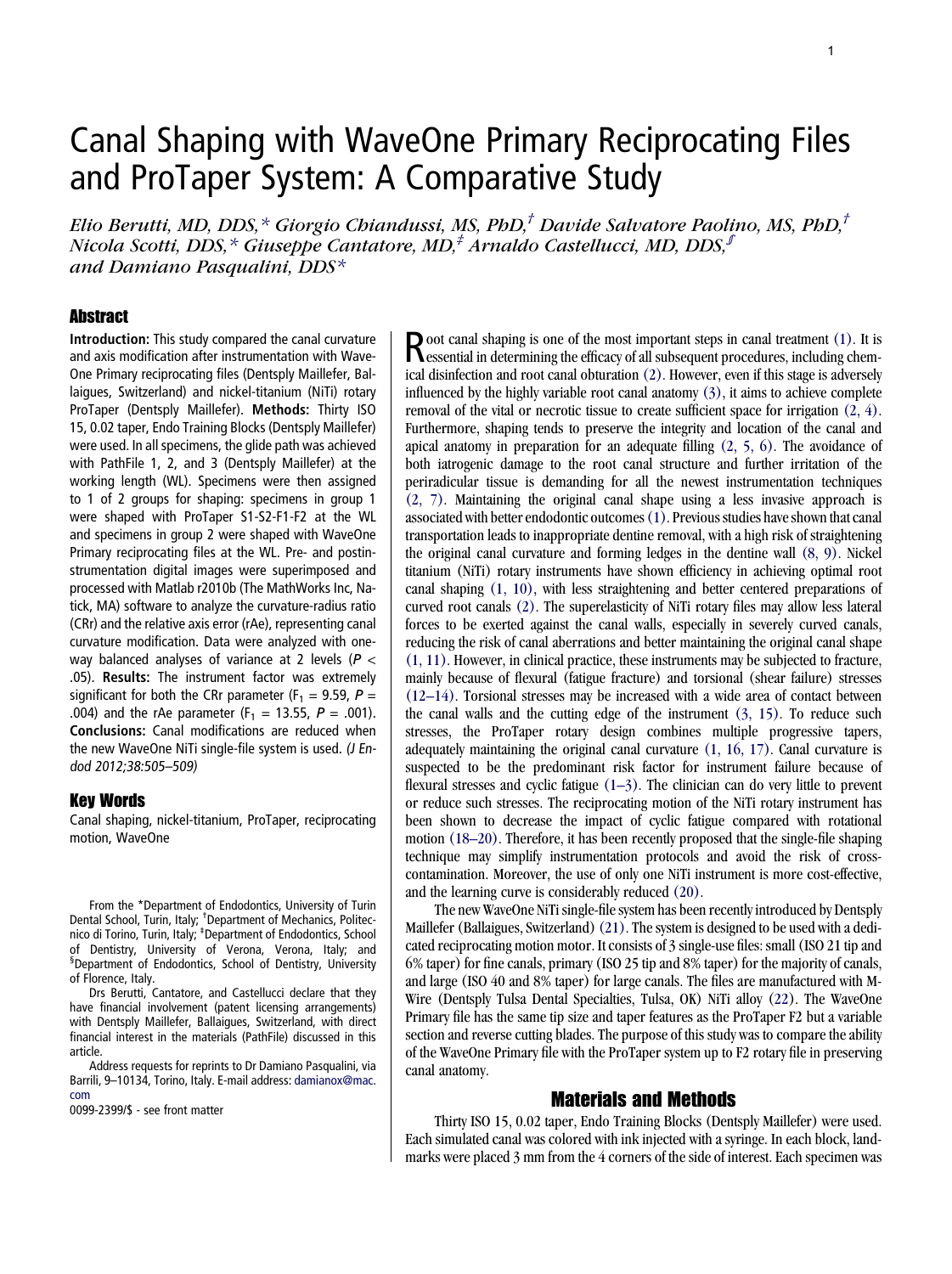mounted on a stable support consisting of a rectangular slot the size of the specimen (30  $\times$  10 mm) and a support for a digital camera (Nikon D70; Nikon, Tokyo, Japan) positioned centrally and at  $90^{\circ}$  to the specimen. Digital images of all specimens before instrumentation were obtained and saved as JPEG files. Specimens were then randomly assigned to 2 different groups  $(n = 15 \text{ each})$ .

In group 1, the glide path was created with PathFile 1, 2, and 3 (Dentsply Maillefer) at the full working length (WL) using Glyde (Dentsply Maillefer) as the lubricating agent. Each canal was shaped using Pro-Taper S1-S2, and then the WL was checked and shaping was accomplished with F1-F2 at the WL with the X-Smart motor (Dentsply Maillefer) set to 300 rpm and a 5-Ncm torque with a 16:1 contraangle. Canal patency was checked with a #10 K-file (Dentsply Maillefer) before the glide path, after the glide path, before using ProTaper S1, and after ProTaper S2 but before using the F1-F2 finishing files.

In group 2, the glide path was created with PathFile 1, 2, and 3 at the full WL by using Glyde as the lubricating agent. Canals were shaped with WaveOne Primary reciprocating files using a pecking motion. The WL was checked when the instrument had reached the limit between the middle and apical third, and then shaping was accomplished at that the definitive WL. The dedicated reciprocating motor (Dentsply Maillefer) of the WaveOne file was used with the manufacturer configuration setup. Canal patency was checked with a #10 K-file (Dentsply Maillefer) before the glide path, after the glide path, and before using WaveOne Primary, and when WaveOne Primary had reached the limit between the middle and the apical third before completing shaping at the full WL.

All specimens were prepared by the same expert operator who is competent in both instrumentation techniques. New instruments were used in each specimen. After use, each instrument was observed under a magnification of  $3.5 \times$  loupes by a different expert operator and compared with a new instrument in order to detect any macroscopic deformation. After instrumentation, all specimens in each group were repositioned in the slot and photographed as described previously. By using digital imaging software (Adobe Photoshop CS4; Adobe Systems Inc, San Jose, CA), the preinstrumentation digital images were superimposed on the postinstrumentation images, taking the landmarks as reference points (Fig. 1, Stage 1). Images were magnified and cropped to focus on the canal geometry. The edges of each preinstrumented (initial) and postinstrumented (final) canal were automatically detected by means of Adobe Photoshop automatic tools, and the edges of each initial canal were processed separately from the edges of the corresponding final canal. The area within edges was colored in white, whereas the area outside the edges was colored in black. Images were finally saved in a black and white .tiff format (Fig. 1, Stage 2).

Black and white images were then imported in Matlab r2010b software (The MathWorks Inc, Natick, MA) for mathematic processing. A software program was written in Matlab code in order to automatically (1) identify the mean axis of each canal (Fig. 1, Stage 3) and (2) determine the osculating circle that best fits the mean axis of each canal (Fig. 1, Stage 4).

In particular, an arc corresponding to  $45^{\circ}$  was considered for the optimal fit algorithm, and the correlation coefficients were larger than 99.99%. By considering the fitted osculating circles, both the curvature radius of each initial canal (CRi) and the curvature radius of the corresponding final canal (CRf) were obtained, and the geometric parameter called the curvature-radius ratio (CRr) was computed for each canal as  $CRr = 100 \cdot CRf/CRi$ . The closer the CRr parameter is to the value 100, the smaller the canal shape modifications caused by the instrumentation.

As shown in Figure 2, another geometric parameter identified as the relative axis error (rAe) was computed in order to better investigate canal modifications induced by instrumentation. In particular, to obtain the value of rAe for each canal, the following actions were performed: (1) superimposition of the initial and the final osculating arcs; (2) determination of  $\Delta\theta$  (ie, the angle with vertex in the center of the initial osculating circle for which both the initial and the final osculating arcs coexist; (3) numeric computation of the axis error (Ae) (ie, the area enclosed by the initial and the final osculating arcs [Fig. 2, magnification]); and (4) computation of rAe as rAe =  $100 \cdot$  Ae/CSi, where CSi denotes the circular sector corresponding to  $\Delta\theta$  (ie, CSi = CRi<sup>2</sup>  $\cdot$   $\Delta\theta$ /2). Therefore, the smaller the rAe, the less the canal shape had been modified by instrumentation.



Figure 1. A schema to determine the CRr parameter.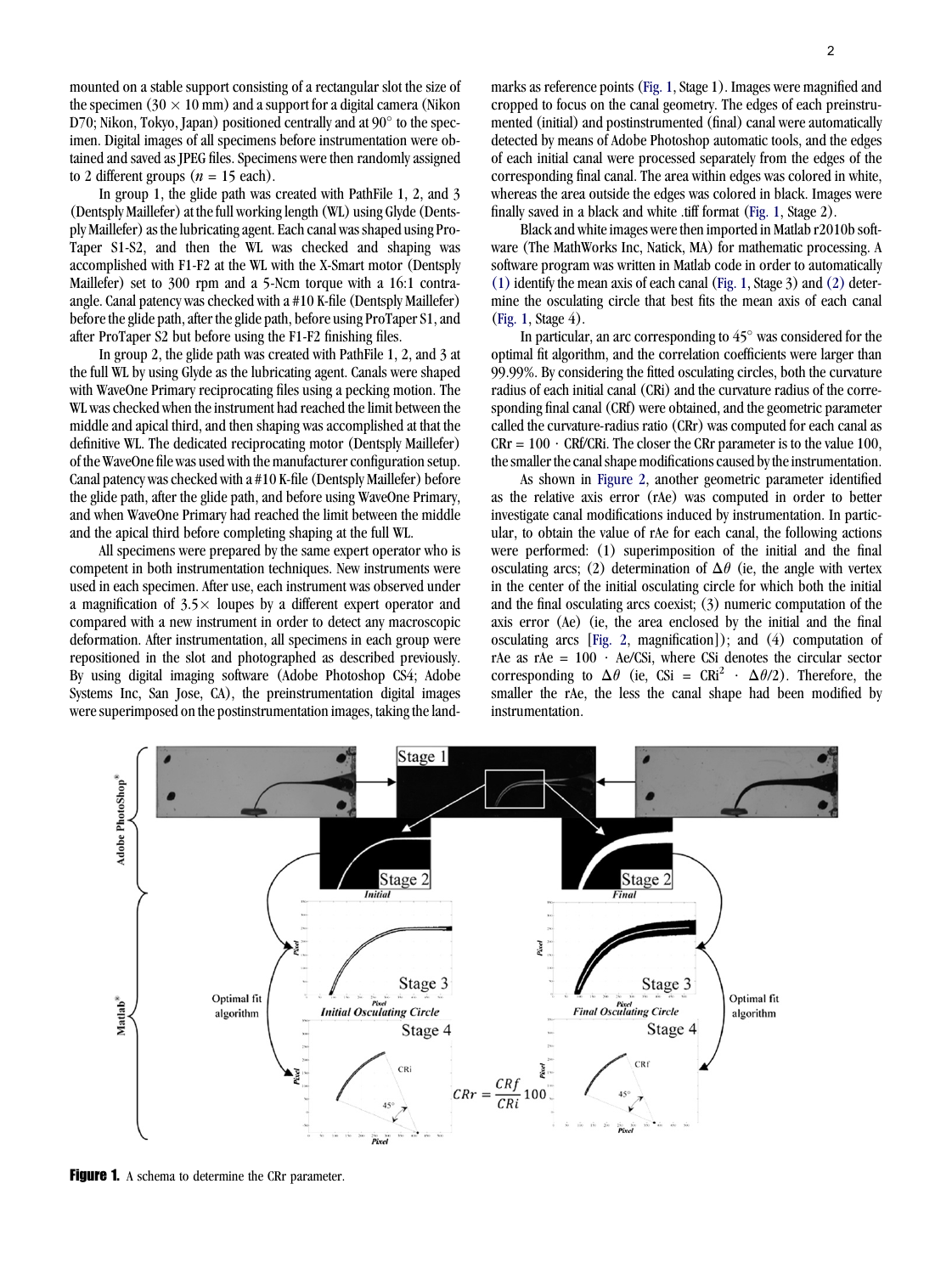

Figure 2. A schema to determine the rAe parameter.

Two, 1-way balanced analyses of variance were performed to investigate canal modifications induced by instrumentation and evaluate the significance of the instrument factor at 2 levels (PT and W1) both on CRr and on rAe. The significance level was set to 5% ( $P < .05$ ). All statistical analyses were performed by using the Minitab 15 software package (Minitab Inc, State College, PA).

#### **Results**

The instrument factor was extremely significant for both the CRr parameter  $(F_1 = 11.16, P = .002)$  and the rAe parameter  $(F_1 = 12.18, P = .002)$ . The interval plots for the CRr parameter (Fig. 3A) and the rAe parameter (Fig. 3B) graphically confirmed statistical significance of the instrument factor. Moreover, if the instrument factor is at level WaveOne (W1), then the CRr parameter is closer to the value 100 and the rAe parameter to the value 0 (ie, if WaveOne is used, the canal modifications seem to be significantly reduced). No macroscopic deformations or fractures of any instrument, mechanical or manual, occurred during the experiment.

## **Discussion**

The purpose of this study was to compare the ability of 2 NiTi instruments, the WaveOne Primary and the ProTaper system used up to F2 rotary file, in preserving original canal anatomy. The WaveOne Primary and the ProTaper F2 have different sections but an identical taper and tip diameter. The WaveOne Primary has a reverse cutting blades design (21). They were used with the following motions: reciprocating motion for the WaveOne Primary and rotary motion for the Protaper system. In this study, geometric variations of canal curvature in the middle plane of standardized resin blocks were analyzed through a 2-dimensional (2D) photographic method. Simulated root canals have been widely used to allow a direct analysis of postinstrumentation changes in canal curvature and thus to evaluate the tendency of these techniques to maintain the original canal anatomy under standardized conditions (23). It has recently been suggested that micro–computed tomographic 3-dimensional (3D) analysis is more discriminative of changes in the canal spaces associated with repeated instrument use than photographic measurements; however, volumetric changes only were assessed, and possible geometric



Figure 3. (A) The interval plot for the CRr parameter;  $95\%$  confidence intervals for the mean. (B) The interval plot for the rAe parameter;  $95\%$  confidence intervals for the mean.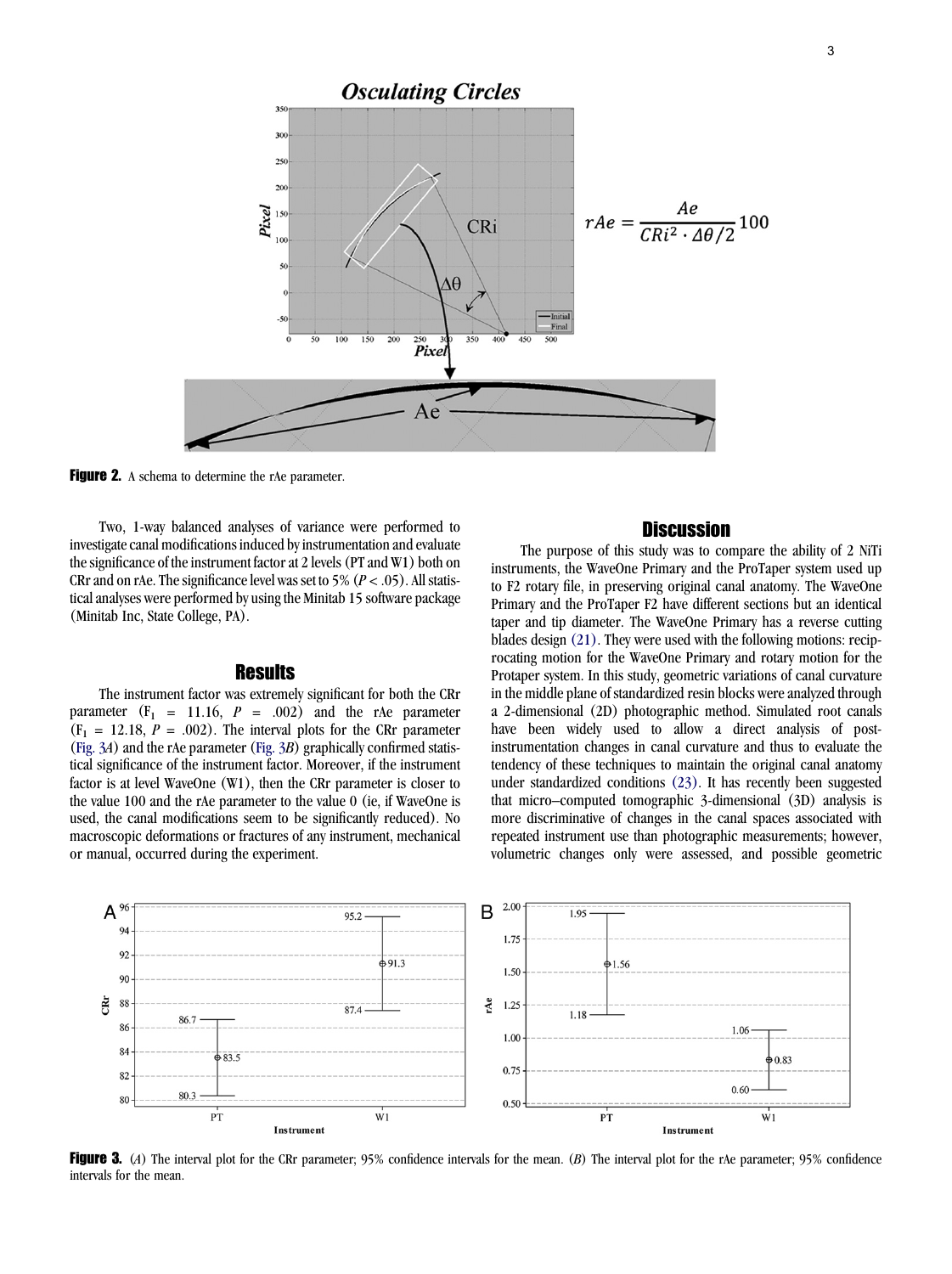changes were not analyzed (24). 3D analysis is determinant in the study of the variability of human teeth root canal anatomy with 3D development of the canal path (1).

Previous studies have shown that preserving the original canal shape with a less invasive approach minimizes the risk of canal transportation with a subsequently lower incidence of canal curvature straightening, the formation of ledges, and irregular apical enlargement (8, 9). The prevention of apical transportation and irregular foramen widening may also lead to a well-sealed root filling with less extrusion of debris and reduced postoperative discomfort(1, 7, 25). Preservation of the original canal shape and the lack of canal aberrations are associated with increased antimicrobial and sealing efficiency (5) and reduced weakening of the tooth structure (6). Besides canal anatomy, other factors contribute to optimal mechanical instrumentation outcomes, such as instrument design, instrumentation sequence, rotational speed, operator's experience, and the use of irrigants (1, 26). Several studies showed that the use of NiTi rotary instruments enabled more predictable and efficient canal preparation with less procedural errors, particularly in narrow and severe curved canals, compared with hand instrumentation (10, 27, 28). Recently, a new WaveOne NiTi single-file reciprocating system has been introduced to simplify root canal preparation (20). Only one single shaping file is required to provide the canal with an adequate size and taper. The main characteristics of this system are single use, a reciprocating action, and M-Wire technology alloy manufacturing. The use of a single Pro-Taper F2 used in a reciprocating motion to reach an adequate root canal shaping has been previously investigated (29). On engagement with the root canal wall, the counter-clockwise rotation disengages the instrument, promoting a safer use of single-file instruments in curved canals (29). An alternating motion was introduced to reduce excessive torsional stresses induced by rotary instrumentation with a single-file technique (19). The reciprocating movement promoted an extended cyclic fatigue life of F2 ProTaper instruments when compared with the conventional rotary motion (20). The single-file F2 ProTaper alternating technique showed similar shaping outcomes compared with the ProTaper full-sequence rotary approach up to F2. However, the singlefile technique gave markedly faster results (30). Furthermore, the reciprocating motion has been significantly correlated to a more centered preparation compared with continuous rotating motion as evidenced by an increased enlargement at the external side of the canal, especially in the apical third (31). Moreover, the single-file technique presented similar debridement quality in round canals compared with the complete sequence of ProTaper rotary instruments regardless of the reduced number of files (32).

The advantages of the reciprocating motion are based on the physics law of action and reaction applied to root canal instrumentation, which results in a balanced force, as theorized by Roane et al  $(33)$ . This concept, despite incomplete elucidation (34), has shown its clinical relevance in severely curved canals (35). The reciprocating movement minimizes torsional and flexural stresses, increases the canal centering ability, and reduces the taper lock within the number of instrument cycles within the root canal (35, 36). Recent studies showed that an alternating rotary movement is a valid option to optimize endodontic instrumentation by reducing the risk of instrument fracture and root canal deformity (19). The use of the reciprocating motion instead of the continuous rotation method could be advantageous in terms of stresses and the time required for the preparation of curved root canals with a single use of an NiTi file (18). In our study, the single-file technique used with the reciprocating motion enhanced the canal centering ability, leading to less invasive root canal preparation. This outcome may be particularly significant where dentine thickness is lower (37). Furthermore, the WaveOne files are manufactured with the M-Wire

NiTi alloy (22), a novel variant NiTi alloy, composed of 508 nitinol, under specific tension and heat treatments at various temperatures. This alloy has been associated with an increase in cyclic fatigue of up to 390% compared with the same instrument design produced from stock 508 nitinol and maintained comparable torsional properties (22). The single use of endodontic instruments was recently recommended to decrease instrument fatigue and possible crosscontamination (38), reducing the number of NiTi rotary instruments required for canal preparation. The single-file technique was also suggested as being cost-effective (29).

In conclusion, within the limits of this study, the new WaveOne NiTi Primary reciprocating single-file better maintained the original canal anatomy, with less modification of the canal curvature compared with the ProTaper system up to F2. Further investigations are needed to understand whether the better performance of the instrument may be attributed to the reciprocating motion, the variable section design, the M-Wire alloy or the reverse cutting blades, or a combination of these variables.

#### Acknowledgments

The authors thank Dr Mario Alovisi (Lecturer at the Department of Endodontics, University of Turin Dental School, Turin, Italy) for his active cooperation and valuable support.

#### References

- 1. Peters OA. Current challenges and concepts in the preparation of root canal systems: a review. J Endod 2004;30:559–67.
- 2. Hulsmann M, Peters OA, Dummer PMH. Mechanical preparation of root canals: shaping goals, techniques and means. Endod Top 2005;10:30–76.
- 3. Peters OA, Peters CI, Schönenberger K, Barbakow F. ProTaper rotary root canal preparation: assessment of torque and force in relation to canal anatomy. Int Endod J 2003;36:93–9.
- 4. Schilder H. Cleaning and shaping the root canal. Dent Clin North Am. 1974;18: 269–96.
- 5. Wu MK, Fan B, Wesselink PR. Leakage along apical root fillings in curved root canals. Part I: effects of apical transportation on seal of root fillings. J Endod 2000;26:210–6.
- 6. Moore J, Fitz-Walter P, Parashos P. A micro-computed tomographic evaluation of apical root canal preparation using three instrumentation techniques. Int Endod J 2009;42:1057–64.
- 7. Pak JG, White SN. Pain prevalence and severity before, during, and after root canal treatment: a systematic review. J Endod 2011;37:429–38.
- 8. Loizides AL, Kakavetsos VD, Tzanetakis GN, Kontakiotis EG, Eliades G. A comparative study of the effects of two nickel-titanium preparation techniques on root canal geometry assessed by microcomputed tomography. J Endod 2007;33:1455–9.
- 9. Jafarzadeh H, Abbott PV. Ledge formation: review of a great challenge in endodontics. J Endod 2007;33:1155–62.
- 10. Gambill JM, Alder M, del Rio CE. Comparison of nickel-titanium and stainless steel hand-file instrumentation using computed tomography. J Endod 1996;22:369–75.
- 11. Coleman CL, Svec TA. Analysis of Ni-Ti versus stainless steel instrumentation in resin simulated canals. J Endod 1997;23:232–5.
- 12. Alapati SB, Brantley WA, Svec TA, Powers JM, Nusstein JM, Daehn GS. SEM observations of nickel-titanium rotary endodontic instruments that fractured during clinical use. J Endod 2005;31:40–3.
- 13. Berutti E, Chiandussi G, Gaviglio I, Ibba A. Comparative analysis of torsional and bending stresses in two mathematical models of nickel-titanium rotary instruments: ProTaper versus ProFile. J Endod 2003;29:15–9.
- 14. Parashos P, Messer HH. Rotary NiTi instrument fracture and its consequences. Endod 2006:32:1031-43.
- 15. Blum JY, Cohen P, Machtou P, Micallet JP. Analysis of forces developed during mechanical preparation of extracted teeth using ProFile NiTi rotary instruments. Int Endod J 1999;32:24–31.
- 16. Yun HH, Kim SK. A comparison of the shaping abilities of 4 nickeltitanium rotary instruments in simulated root canals. Oral Surg Oral Med Oral Pathol Oral Radiol Endod 2003;95:228–33.
- 17. Unal GC, Maden M, Savgat A, Onur Orhan E. Comparative investigation of 2 rotary nickel-titanium instruments: protaper universal versus protaper. Oral Surg Oral Med Oral Pathol Oral Radiol Endod 2009;107:886–92.